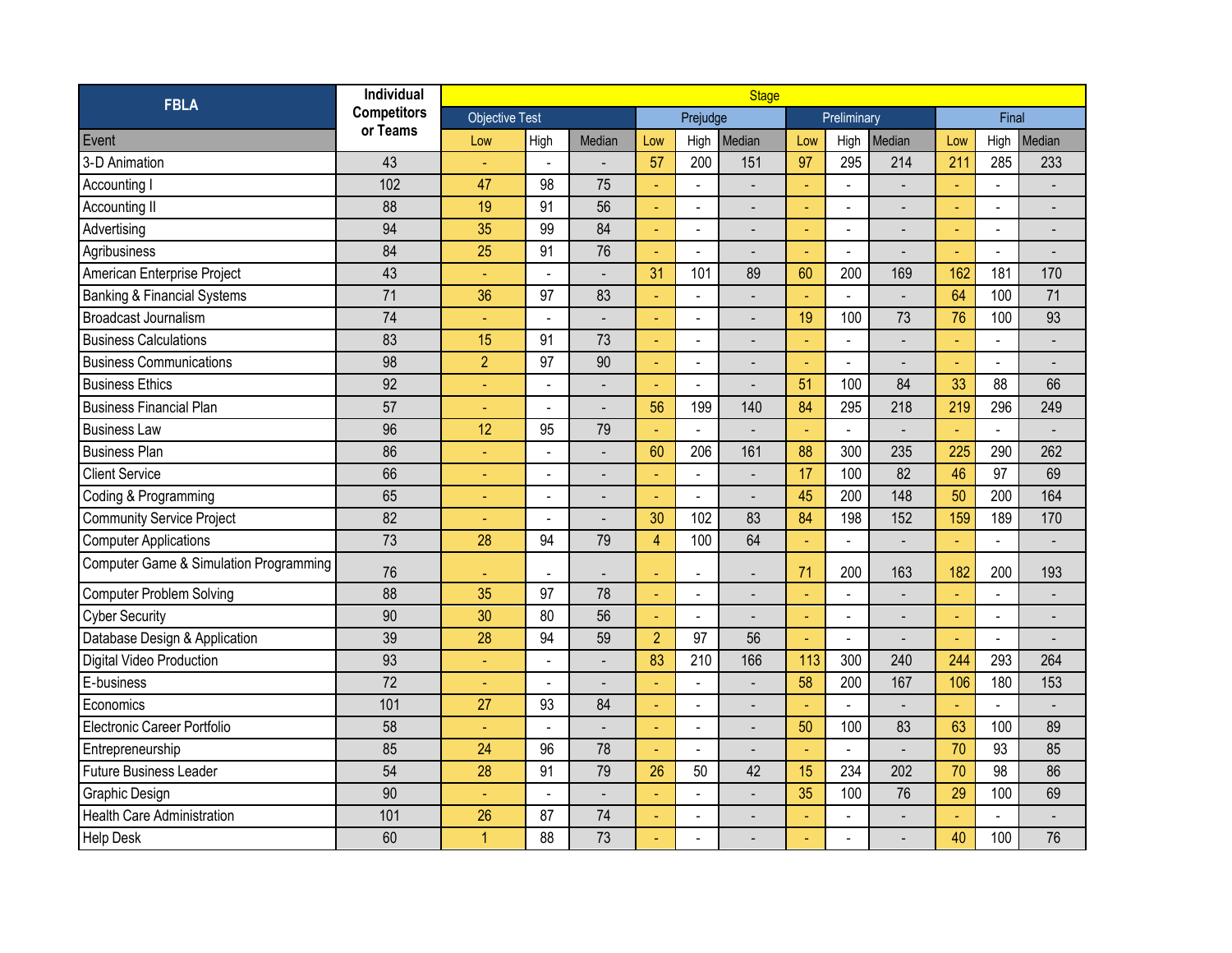| <b>FBLA</b>                               | Individual         | <b>Stage</b>          |      |        |          |                          |        |                |                          |                |                          |                |                |
|-------------------------------------------|--------------------|-----------------------|------|--------|----------|--------------------------|--------|----------------|--------------------------|----------------|--------------------------|----------------|----------------|
|                                           | <b>Competitors</b> | <b>Objective Test</b> |      |        | Prejudge |                          |        | Preliminary    |                          |                | Final                    |                |                |
| Event                                     | or Teams           | Low                   | High | Median | Low      | High                     | Median | Low            | High                     | Median         | Low                      | High           | Median         |
| <b>Hospitality &amp; Event Management</b> | 81                 | 46                    | 95   | 81     | Ξ        | ÷,                       |        | ٠              | $\sim$                   |                | 26                       | 100            | 59             |
| Impromptu Speaking                        | 81                 |                       |      |        |          | $\overline{\phantom{0}}$ |        | 34             | 100                      | 80             | 71                       | 96             | 84             |
| Insurance & Risk Management               | 73                 | 3                     | 91   | 69     |          |                          |        |                |                          |                | ٠                        | $\overline{a}$ |                |
| <b>International Business</b>             | 82                 | 25                    | 98   | 84     |          |                          |        |                | L.                       |                | 40                       | 82             | 61             |
| Introduction to Business                  | 118                | $\overline{27}$       | 98   | 83     | ÷        | ÷.                       |        | ÷              | $\overline{a}$           |                |                          | $\overline{a}$ | $\blacksquare$ |
| Introduction to Business Communication    | 108                | 28                    | 98   | 82     |          | $\blacksquare$           |        | $\blacksquare$ | $\blacksquare$           |                | $\overline{\phantom{a}}$ | $\blacksquare$ |                |
| Introduction to Business Presentation     | 95                 |                       |      | ÷,     | ÷        | $\overline{\phantom{0}}$ |        | 21             | 100                      | 86             | 83                       | 100            | 91             |
| Introduction to Business Procedures       | 92                 | 19                    | 98   | 83     |          | $\overline{a}$           |        | ä,             |                          |                |                          | $\overline{a}$ |                |
| Introduction to Event Planning            | 91                 | 19                    | 96   | 76     | ÷        |                          |        | $\blacksquare$ | $\overline{a}$           |                | 38                       | 78             | 49             |
| Introduction to FBLA                      | 91                 | 29                    | 96   | 79     |          | L,                       |        |                | $\blacksquare$           |                |                          | $\overline{a}$ |                |
| Introduction to Financial Math            | 114                | 27                    | 89   | 81     |          |                          |        |                |                          |                |                          | ÷,             |                |
| Introduction to Information Technology    | 96                 | 23                    | 90   | 71     |          | $\overline{\phantom{0}}$ |        | ÷.             | $\blacksquare$           |                |                          | $\blacksquare$ |                |
| Introduction to Parliamentary Procedure   | 81                 | 23                    | 97   | 54     |          | $\blacksquare$           |        |                | $\overline{\phantom{a}}$ |                |                          | $\blacksquare$ |                |
| Introduction to Public Speaking           | 110                |                       |      |        |          | L,                       |        | 23             | 100                      | 78             | 63                       | 99             | 87             |
| Introduction to Social Media Strategy     | 84                 |                       |      |        |          | $\overline{\phantom{a}}$ |        | 22             | 100                      | 79             | 46                       | 87             | 68             |
| Job Interview                             | 99                 |                       |      |        | 21       | 50                       | 45     | 36             | 150                      | 125            | 63                       | 97             | 87             |
| Journalism                                | 81                 | 35                    | 89   | 76     |          |                          |        |                |                          |                | ä,                       | $\overline{a}$ |                |
| Local Chapter Annual Business Report      | 83                 |                       |      |        | 35       | 105                      | 91     | 86             | 199                      | 176            | 155                      | 199            | 170            |
| <b>Management Decision Making</b>         | 77                 | 10                    | 97   | 79     |          | $\overline{\phantom{0}}$ |        | $\blacksquare$ |                          |                | 36                       | 80             | 60             |
| <b>Management Information Systems</b>     | 43                 | 18                    | 75   | 62     |          |                          |        |                | $\mathbf{r}$             |                | 43                       | 84             | 71             |
| Marketing                                 | 84                 | 31                    | 90   | 79     |          | ÷,                       |        |                | $\overline{a}$           |                | 51                       | 95             | 75             |
| <b>Mobile Application Development</b>     | 38                 |                       |      |        |          | $\overline{a}$           |        | 58             | 200                      | 167            | 133                      | 195            | 178            |
| Network Design                            | 39                 | 24                    | 92   | 68     |          | $\overline{a}$           |        | ÷              | $\blacksquare$           |                | 30                       | 91             | 62             |
| Networking Infrastructures                | 71                 | $\overline{21}$       | 90   | 62     | ÷,       | $\overline{a}$           |        | ÷.             | $\sim$                   | $\overline{a}$ | ä,                       | $\overline{a}$ | $\blacksquare$ |
| Organizational Leadership                 | 93                 | 13                    | 99   | 70     |          | $\overline{\phantom{a}}$ |        | ٠              |                          |                | Ξ                        | $\blacksquare$ |                |
| Parliamentary Procedure                   | 56                 | $\overline{2}$        | 96   | 57     |          |                          |        |                |                          |                | 20                       | 100            | 83             |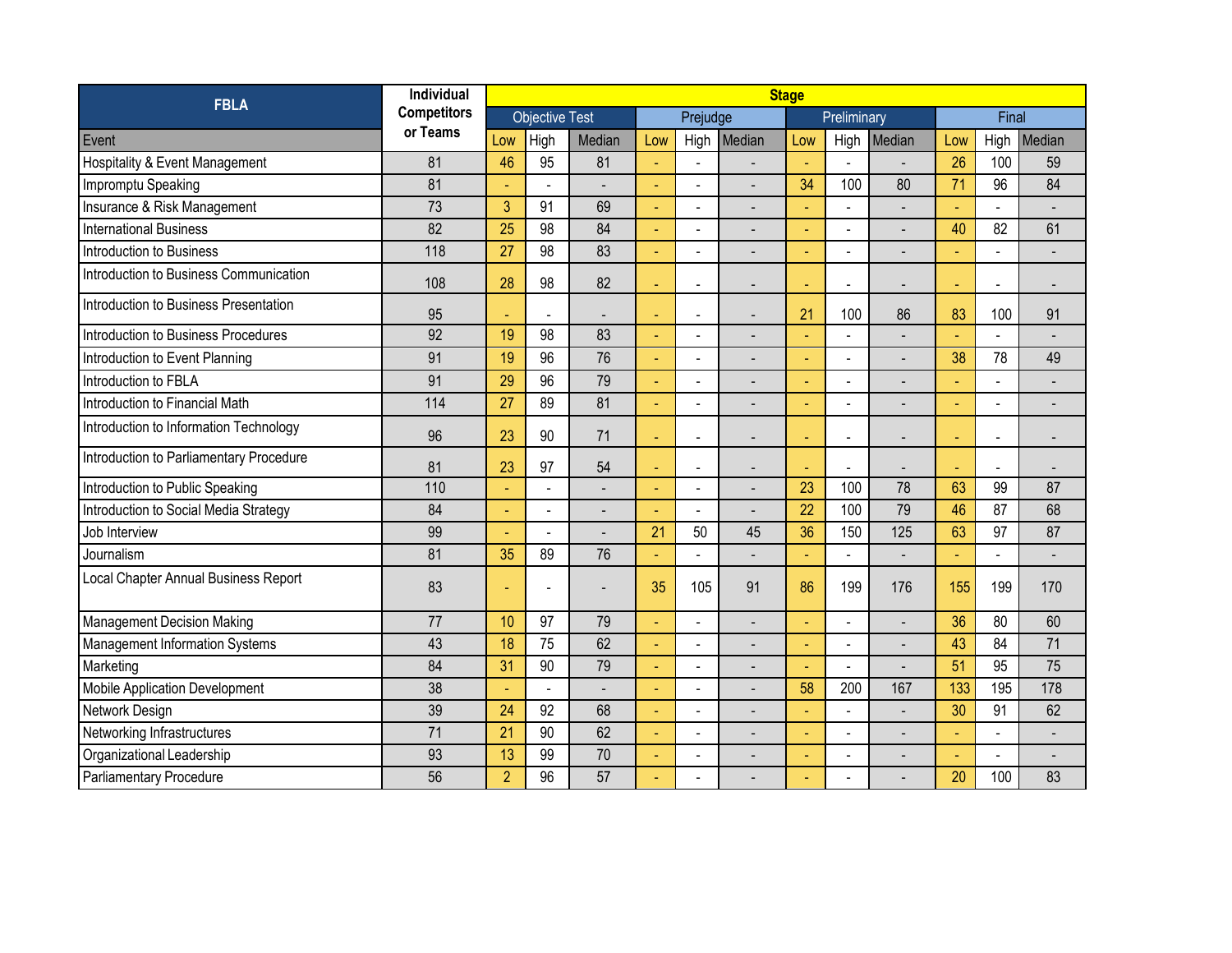| <b>FBLA</b>                        | <b>Individual</b>  | <b>Stage</b>          |                          |        |          |                              |                          |        |                          |                          |                          |                          |        |
|------------------------------------|--------------------|-----------------------|--------------------------|--------|----------|------------------------------|--------------------------|--------|--------------------------|--------------------------|--------------------------|--------------------------|--------|
|                                    | <b>Competitors</b> | <b>Objective Test</b> |                          |        | Prejudge |                              |                          |        | Preliminary              |                          | Final                    |                          |        |
| Event                              | or Teams           | Low                   | High                     | Median | Low      | High                         | Median                   | Low    | High                     | Median                   | Low                      | High                     | Median |
| Partnership with Business Project  | 37                 |                       |                          |        | 29       | 109                          | 82                       | 81     | 200                      | 147                      | 139                      | 183                      | 153    |
| <b>Personal Finance</b>            | 97                 | 36                    | 96                       | 83     | ÷.       | $\overline{\phantom{0}}$     | $\blacksquare$           | ÷      | $\overline{\phantom{a}}$ |                          | ٠                        | $\sim$                   |        |
| Political Science                  | 92                 | 23                    | 97                       | 89     | ٠        | $\sim$                       |                          | ٠      | $\overline{\phantom{a}}$ |                          | $\overline{\phantom{a}}$ | $\overline{\phantom{a}}$ |        |
| <b>Public Service Announcement</b> | 82                 |                       |                          |        |          | $\overline{\phantom{a}}$     |                          | 25     | 100                      | 77                       | 59                       | 96                       | 80     |
| <b>Public Speaking</b>             | 93                 |                       | ۰                        |        |          | $\overline{\phantom{a}}$     |                          | 34     | 100                      | 88                       | 77                       | 95                       | 91     |
| <b>Publication Design</b>          | 86                 | ۰.                    | ۰.                       |        | ٠        | $\overline{\phantom{0}}$     |                          | 33     | 100                      | 84                       | 70                       | 83                       | 76     |
| Sales Presentation                 | 86                 |                       |                          |        |          | $\overline{\phantom{a}}$     |                          | 12     | 100                      | 68                       | 43                       | 86                       | 54     |
| Securities & Investments           | 88                 | 57                    | 95                       | 83     |          | $\overline{\phantom{a}}$     |                          | ٠      | $\overline{\phantom{0}}$ | $\overline{\phantom{0}}$ |                          | $\overline{\phantom{a}}$ |        |
| Social Media Strategies            | 75                 |                       | $\overline{\phantom{0}}$ |        | ۰.       | $\overline{\phantom{a}}$     |                          | 26     | 100                      | 81                       | 61                       | 93                       | 75     |
| Sports & Entertainment Management  | 87                 | 33                    | 89                       | 74     | ٠        | $\overline{\phantom{a}}$     | $\overline{\phantom{0}}$ | ٠      | $\overline{\phantom{a}}$ | -                        | 33                       | 93                       | 81     |
| <b>Spreadsheet Applications</b>    | 70                 | 16                    | 90                       | 63     | 6        | 100                          | 77                       | $\sim$ | -                        |                          | ۰                        | $\overline{\phantom{a}}$ |        |
| Supply Chain Management            | 71                 | 27                    | 92                       | 69     |          | $\qquad \qquad \blacksquare$ | $\overline{\phantom{a}}$ | ٠      | ÷                        |                          | ٠                        | $\overline{\phantom{a}}$ |        |
| Website Design                     | 93                 |                       | $\overline{\phantom{0}}$ | ۰      | ٠        | $\overline{\phantom{a}}$     |                          | 19     | 199                      | 163                      | 124                      | 196                      | 158    |
| Word Processing                    | 79                 | 26                    | 96                       | 73     | 9        | 100                          | 57                       | $\sim$ |                          |                          | -                        |                          |        |